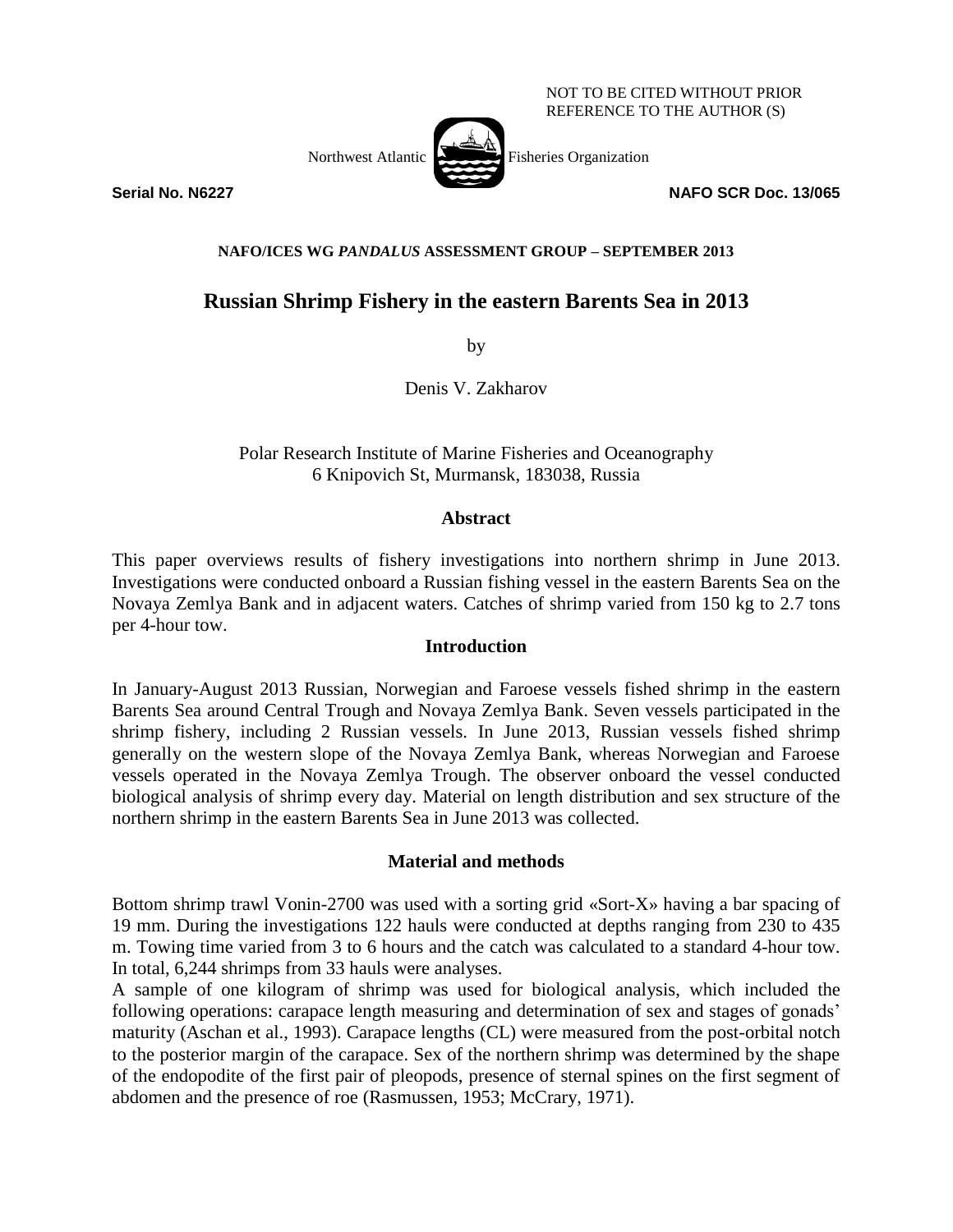#### **Results**

Investigations of the northern shrimp in June 2013 were conducted in two closely located areas in the Novaya Zemlya Trough and western part of the Novaya Zemlya Bank at depths from 230 to 435 m (Fig. 1). Shrimp catches varied from 150 to 2,731 kg average catch was  $1,270\pm0.03$  kg. The percentage of the shrimp in catches varied from 14.9% to 99.8% and averaged 73.1%. The most number of hauls  $-75$  % - were done at depths ranging from 250 to 290 m. This is explained by a high percentage of shrimp in catches taken at these depths, i.e. from 85 to 99%. A large bycatch of the Polar cod (*Boreogadus saida*) and young cod (*Gadus morhua*) were observed in Novaya Zemlya Trough.

A length distribution in shrimp varied from 4.4 to 29.6 mm and the average size was  $18.4 \pm 1.0$ mm. The number of individuals in 1 kg of catch ranged from 160 to 300. A portion of males in catches was around 24%, while females constituted 76% (Fig. 2). Females with a carapace length of 15-23 mm were predominant in the catches. This modal group included 71% of the total numbers of shrimp in the catches. The portion of pre-spawning females was 66%, whereas the post-spawning females constituted around 10%.

#### **References**

**Ashan M., Berenboim B., Mukhin S. and Sunnana K.** Results of Norwegian and Russian investigations of shrimp (*Pandalus borealis*) in the Barents sea and Svalbard Area in 1992. ICES C. M. Doc., No K: 9, 22 p.

**McCrary, J. A.** Sternal spines as a characteristic for differentiating between females of some Pandalidae. J. Fish. Res. Board Can., 28, 1971, P. 98-100.

**Rasmussen, B.** On the geographical variation in growth and sexual development of the deep-sea prawn (Pandalus borealis). Norway Fish. Mar.Invest. Rep., 10 (3), 1953, P. 1-160.